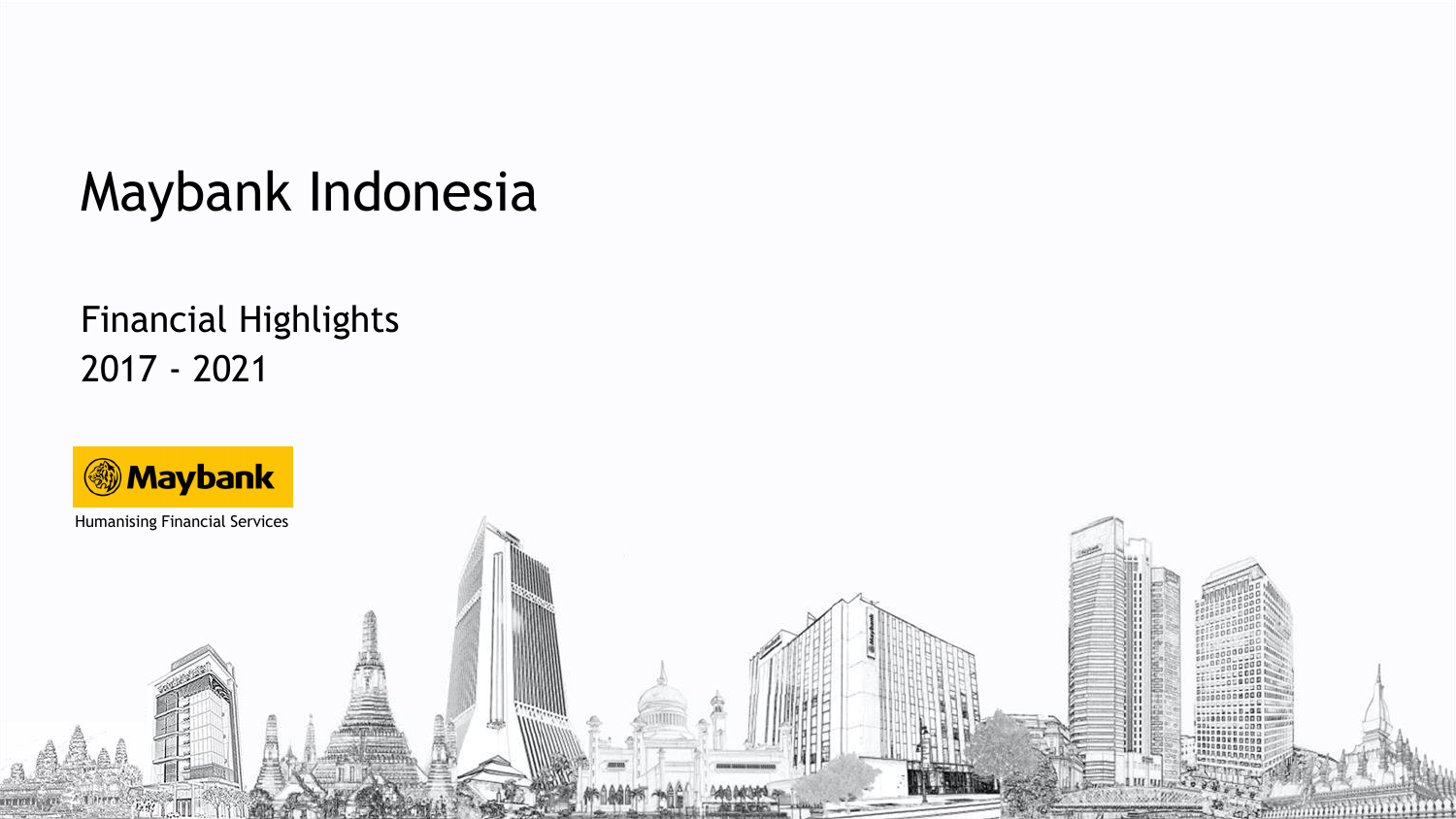#### Consolidated Statement of Financial Positions



| (in million Rupiah)                             | 2021           | 2020           | 2019        | 2018        | 2017        |
|-------------------------------------------------|----------------|----------------|-------------|-------------|-------------|
| <b>Total assets</b>                             | 168,758,476    | 173,224,412    | 169,082,830 | 177,532,858 | 173,253,491 |
| Loans $1$                                       | 101,770,531    | 105,271,330    | 122,578,758 | 133,349,480 | 125,435,853 |
| Loans - net $1$                                 | 98,502,884     | 102,041,553    | 120,018,768 | 131,071,704 | 123,298,102 |
| Financial investments - net                     |                |                |             |             |             |
| Marketable securities                           | 29, 102, 397   | 24,099,718     | 15,266,009  | 13,506,555  | 14,679,559  |
| Government recapitalization bonds               | $\blacksquare$ | $\blacksquare$ | 1,122,910   | 2,926,842   | 3,568,903   |
| Investment in shares                            | 172,312        | 173,768        | 167,787     | 167,787     | 8,283       |
| Allowance for impairment losses                 | (5, 453)       | (6, 722)       | (47, 489)   | (61, 200)   | (52, 797)   |
| Total financial investments-net                 | 29,269,256     | 24, 266, 764   | 16,509,217  | 16,539,984  | 18,203,948  |
| Earning assets - net                            | 153,576,899    | 158,618,651    | 151,812,571 | 159,087,921 | 155,291,504 |
| Deposits from customers                         | 114,898,775    | 115,003,047    | 110,601,006 | 116,812,388 | 121,291,560 |
| Deposits from other banks                       | 5, 162, 363    | 8,236,126      | 3,134,059   | 4,217,922   | 3,861,373   |
| <b>Borrowings</b>                               | 6,917,309      | 6,041,622      | 9,189,435   | 10,558,656  | 5,054,291   |
| Total liabilities (excluding minority interest) | 140,033,353    | 146,000,782    | 142,397,914 | 152,442,167 | 152,478,451 |
| Total equity                                    | 28,725,123     | 27,223,630     | 26,684,916  | 25,090,691  | 20,775,040  |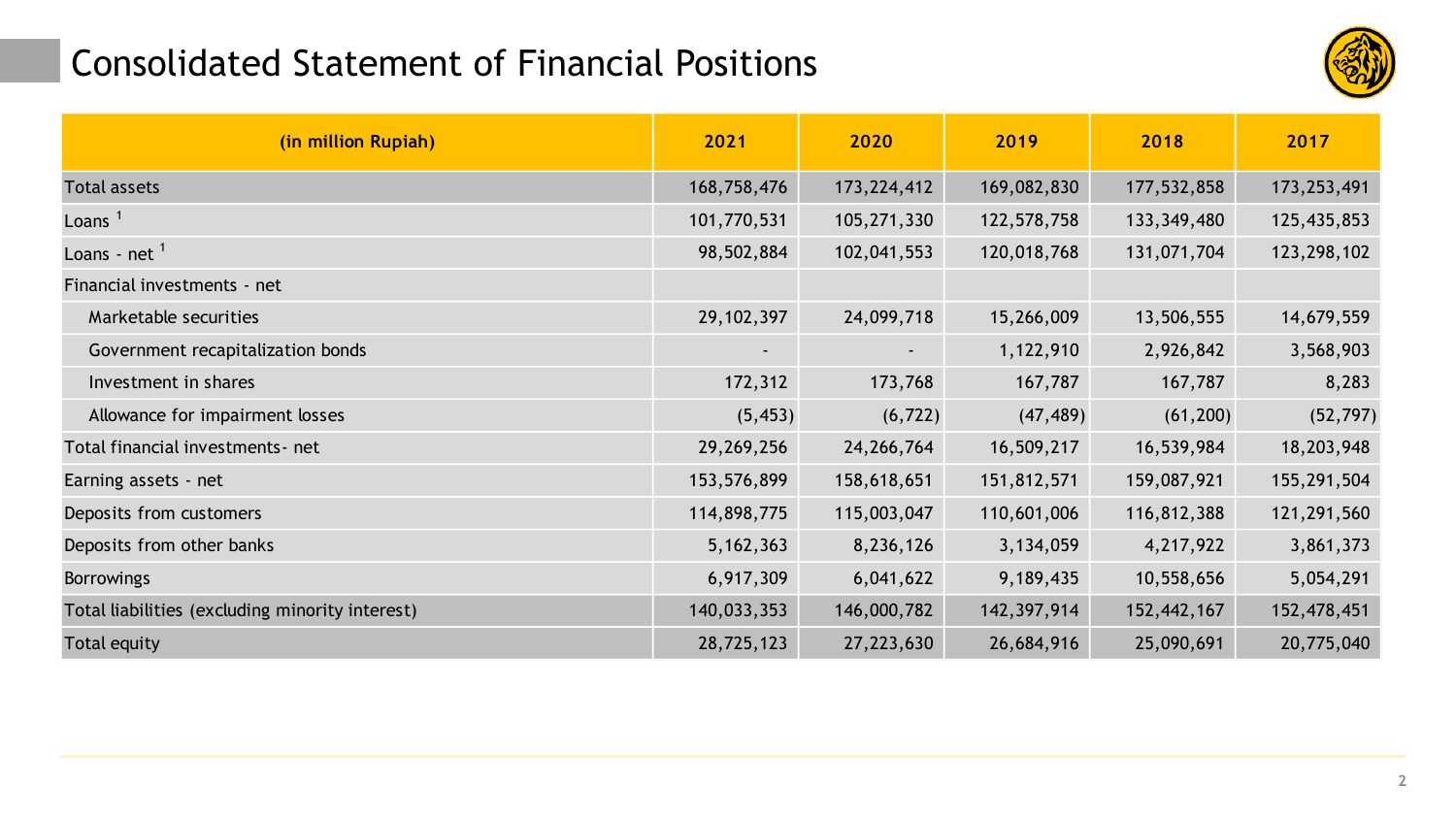### Average Consolidated Statement of Financial Positions



| (in million Rupiah)                             | 2021        | 2020          | 2019        | 2018          | 2017          |
|-------------------------------------------------|-------------|---------------|-------------|---------------|---------------|
| <b>Total assets</b>                             | 170,991,444 | 171, 153, 621 | 173,307,844 | 175,393,175   | 169,966,197   |
| Loans $1$                                       | 103,520,931 | 113,925,044   | 127,964,119 | 129,392,667   | 123,611,428   |
| Loans - net $1$                                 | 100,272,219 | 111,030,161   | 125,545,236 | 127, 184, 903 | 121,449,586   |
| Financial investments - net                     |             |               |             |               |               |
| Marketable securities                           | 26,601,058  | 19,682,864    | 14,386,282  | 14,093,057    | 13,502,267    |
| Government recapitalization bonds               | $\sim$      | 561,455       | 2,024,876   | 3,247,873     | 3,563,360     |
| Investment in shares                            | 173,040     | 170,778       | 167,787     | 88,035        | 6,418         |
| Allowance for impairment losses                 | (6,088)     | (27, 106)     | (54, 345)   | (56, 999)     | (125, 449)    |
| Total financial investments-net                 | 26,768,010  | 20,387,991    | 16,524,601  | 17,371,966    | 16,946,596    |
| Earning assets - net                            | 156,097,775 | 155,215,611   | 155,450,246 | 157, 189, 713 | 151,903,995   |
| Deposits from customers                         | 114,950,911 | 112,802,027   | 113,706,697 | 119,051,974   | 120, 111, 756 |
| Deposits from other banks                       | 6,699,245   | 5,685,093     | 3,675,991   | 4,039,648     | 3,325,991     |
| <b>Borrowings</b>                               | 6,479,466   | 7,615,529     | 9,874,046   | 7,806,474     | 4,980,610     |
| Total liabilities (excluding minority interest) | 143,017,068 | 144, 199, 348 | 147,420,041 | 152,460,309   | 149, 942, 374 |
| Total equity                                    | 27,974,377  | 26,954,273    | 25,887,804  | 22,932,866    | 20,023,823    |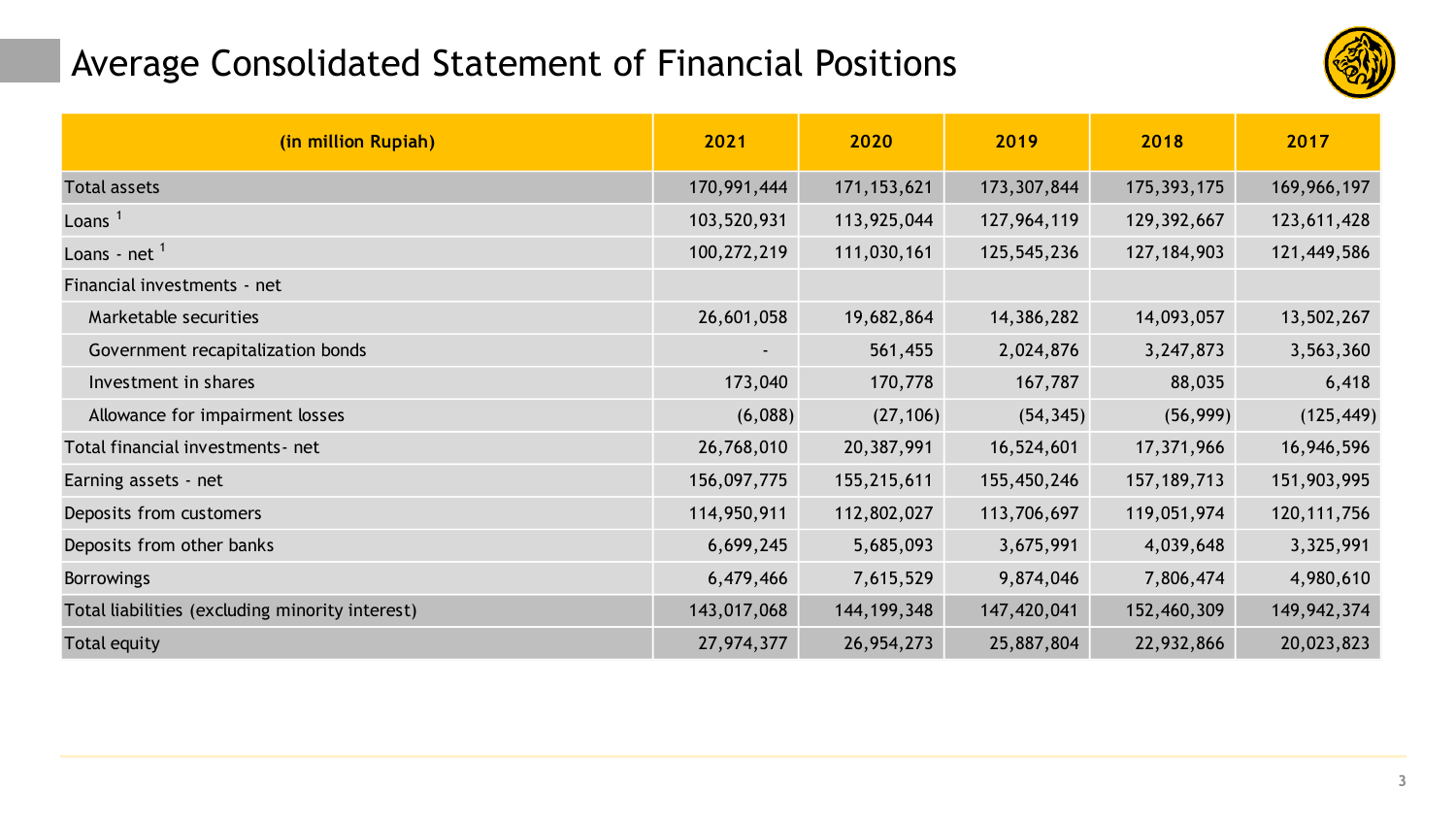## Consolidated Statements of Income and Other Comprehensive Income



| (in million Rupiah)                                                                                                 | 2021          | 2020        | 2019          | 2018          | 2017          |
|---------------------------------------------------------------------------------------------------------------------|---------------|-------------|---------------|---------------|---------------|
| Net interest income and shariah                                                                                     | 7, 117, 279   | 7,259,810   | 8, 167, 975   | 8,099,878     | 7,702,150     |
| Other operating income                                                                                              | 2,090,320     | 2,379,393   | 2,587,166     | 2,266,716     | 2,729,339     |
| Allowance for impairment losses on financial instruments and<br>provision for possible losses on non-earning assets | (1, 540, 064) | (2,075,674) | (1,780,943)   | (1,310,729)   | (2, 134, 133) |
| Other operating expenses - net                                                                                      | (7,015,019)   | (7,788,294) | (8, 178, 275) | (7, 333, 658) | (7, 927, 268) |
| Operating income - net                                                                                              | 2,192,580     | 1,850,909   | 2,576,866     | 3,032,936     | 2,504,221     |
| Non operating income/(expenses) - net                                                                               | (17,064)      | (32, 264)   | 22,228        | 2,641         | 15,469        |
| Income before tax expense                                                                                           | 2, 175, 516   | 1,818,645   | 2,599,094     | 3,035,577     | 2,519,690     |
| Tax expense - net                                                                                                   | (495, 762)    | (534, 253)  | (674, 914)    | (773, 332)    | (658, 845)    |
| Income/(loss) for the year                                                                                          | 1,679,754     | 1,284,392   | 1,924,180     | 2,262,245     | 1,860,845     |
| Income/(loss) for the year attributable to:                                                                         |               |             |               |               |               |
| Equity holders of the parent company                                                                                | 1,644,970     | 1,266,348   | 1,842,520     | 2, 194, 576   | 1,804,031     |
| Non-controlling interests                                                                                           | 34,784        | 18,044      | 81,660        | 67,669        | 56,814        |
| Total comprehensive income/(loss) for the year - net of tax                                                         | 1,754,646     | 1,613,692   | 2, 163, 127   | 2,701,100     | 1,892,096     |
| Total comprehensive income/(loss) for the year attributable to:                                                     |               |             |               |               |               |
| Equity holders of the parent company                                                                                | 1,716,699     | 1,590,380   | 2,080,316     | 2,622,472     | 1,837,215     |
| Non-controlling interests                                                                                           | 37,947        | 23,312      | 82,811        | 78,628        | 54,881        |
| Basic earnings/(loss) per share                                                                                     | 21.58         | 16.62       | 24.18         | 30.00         | 27.00         |
| Shares data:                                                                                                        |               |             |               |               |               |
| The amount of shares issued and paid-up (thousands)                                                                 | 76,215,196    | 76,215,196  | 76,215,196    | 76,215,196    | 67,746,841    |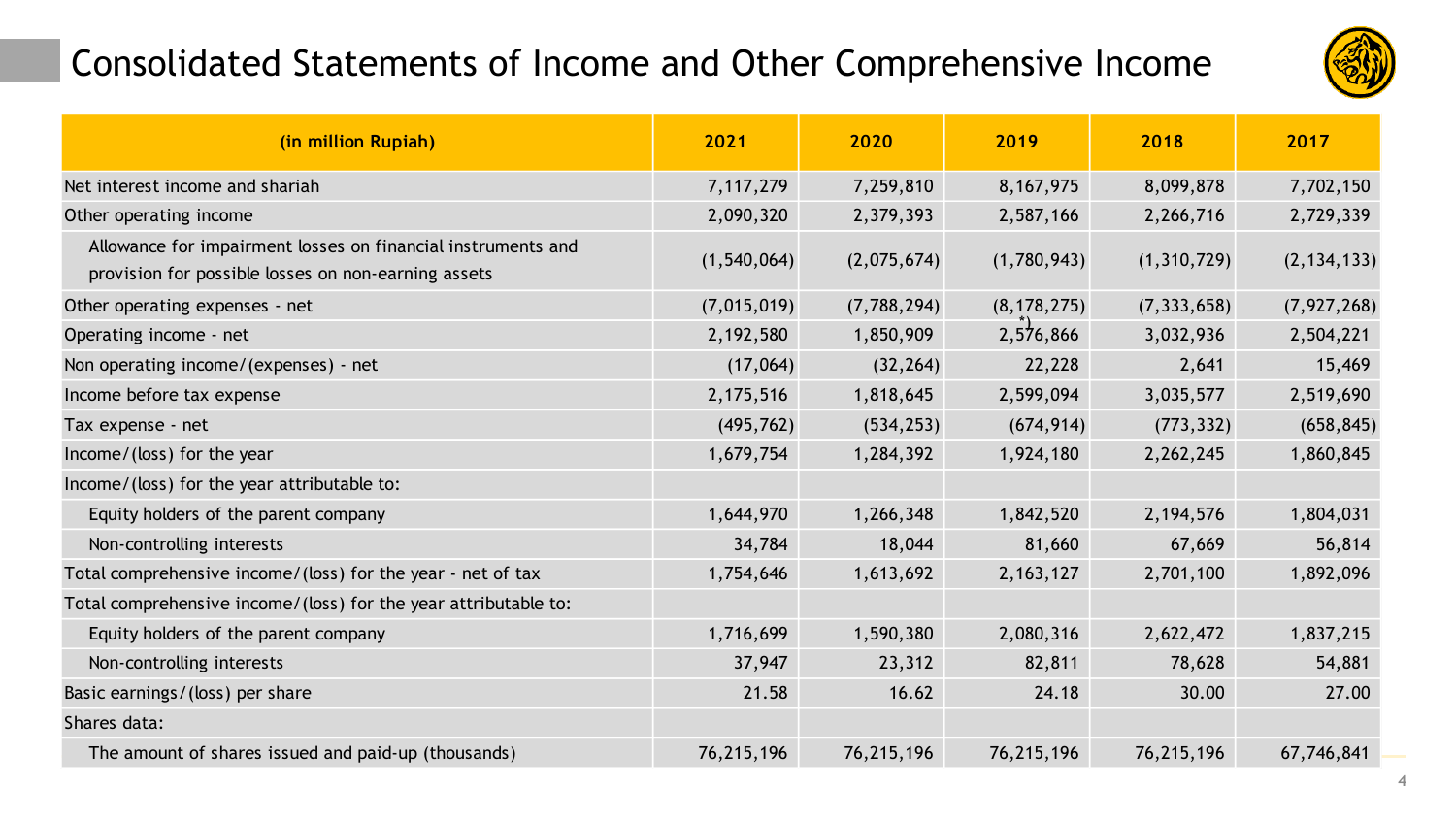## Financial Ratios (1/2)



|                                                                       | 2021      | 2020      | 2019     | 2018     | 2017   |
|-----------------------------------------------------------------------|-----------|-----------|----------|----------|--------|
| <b>Capital</b>                                                        |           |           |          |          |        |
| Capital Adequacy Ratio (CAR)                                          | 26.91%    | 24.31%    | 21.38%   | 19.04%   | 17.53% |
| Fixed assets to capital                                               | 22.53%    | 18.68%    | 18.63%   | 18.62%   | 19.57% |
| <b>Asset Quality</b>                                                  |           |           |          |          |        |
| Non performing earnings assets to earnings assets                     | 2.32%     | 2.58%     | 2.62%    | 2.11%    | 2.23%  |
| Non performing loan (NPL) $1$                                         | 3.69%     | 4.00%     | 3.33%    | 2.59%    | 2.81%  |
| Non performing loan - net (NPL - net) $1$                             | 2.56%     | 2.49%     | 1.92%    | 1.50%    | 1.72%  |
| Allowance for impairment losses on financial assets to earning assets | 2.18%     | 2.09%     | 1.72%    | 1.47%    | 1.42%  |
| Fullfillment of required allowance for possible losses                | 95.59%    | 92.73%    | 77.09%   | 78.59%   | 74.16% |
| Rentability                                                           |           |           |          |          |        |
| Return on assets (ROA)                                                | 1.32%     | 1.04%     | 1.45%    | 1.74%    | 1.48%  |
| Return on equity (ROE)                                                | 6.29%     | 5.13%     | 7.73%    | 10.21%   | 9.91%  |
| Net interest margin (NIM)                                             | 4.69%     | 4.55%     | 5.07%    | 5.24%    | 5.17%  |
| Operating expenses to operating revenues (BOPO)                       | 82.90%    | 85.78%    | 85.78%   | 83.47%   | 85.97% |
| Net interbank liability to Tier I Capital                             | $-41.60%$ | $-18.83%$ | $-8.79%$ | $-3.30%$ | 0.44%  |
| Liabilities to total equity                                           | 4.87      | 5.36      | 5.34     | 6.08     | 7.34   |
| Liabilities to total assets                                           | 0.83      | 0.84      | 0.84     | 0.86     | 0.88   |